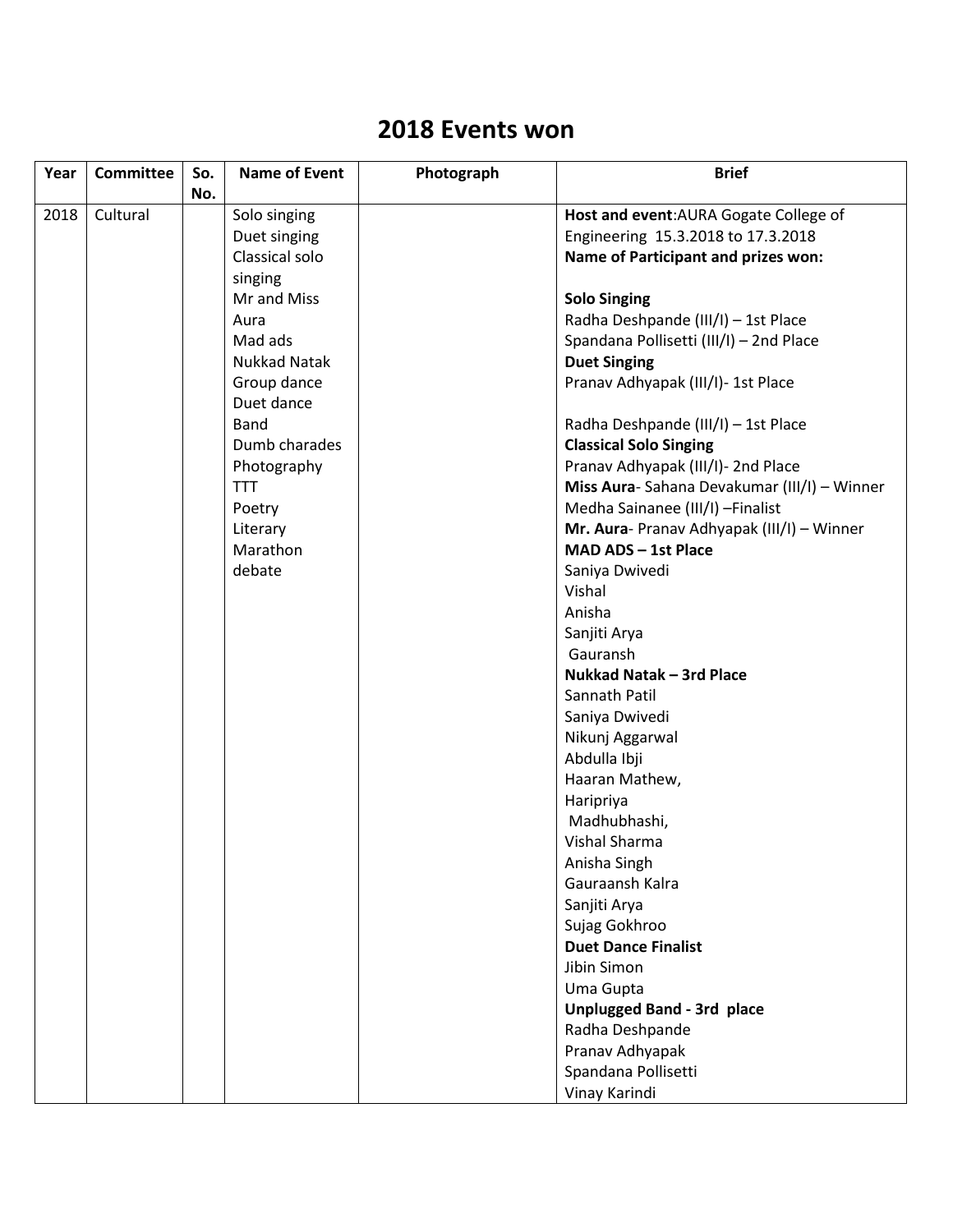|          |  | <b>Austin Gomindes</b>                                      |
|----------|--|-------------------------------------------------------------|
|          |  | Aakaash Lendge                                              |
|          |  | Ninaad                                                      |
|          |  | Gaurav Kudcha                                               |
|          |  | Dumbacharades - 3rd Place                                   |
|          |  | Revati Patil                                                |
|          |  | Sujag Gokhrog                                               |
|          |  | Uma Gupta                                                   |
|          |  | Ritvik Jain                                                 |
|          |  | Gauransh Kalra                                              |
|          |  | <b>Western - Solo Dance</b>                                 |
|          |  | Maria (Allied) - Finalist                                   |
|          |  | Photography                                                 |
|          |  | Vedant Gurav (II/II) - Finalist                             |
|          |  | Literary                                                    |
|          |  | Terribly Tiny Tales - 2nd place                             |
|          |  | Uma Gupta                                                   |
|          |  | Creative writing poetry - first place                       |
|          |  | Ritvik Jain                                                 |
|          |  | Debate - first place                                        |
|          |  | Sahana Devakumar                                            |
|          |  | Medha Sainanee                                              |
|          |  | literary marathon - 3rd place                               |
|          |  | Ritvik Jain                                                 |
|          |  | Revati Patil                                                |
|          |  |                                                             |
| Cultural |  | Sujag Gokhrog<br>Host and event: MANIPAL INVICTUS 2018 HELD |
| and      |  | 23 RD APRIL 2018 TO 29 TH APRIL 2018                        |
| Literary |  | Name of Participant and prizes won:                         |
|          |  | <b>Classical Vocal solo</b>                                 |
|          |  | Pranav Adhyapak                                             |
|          |  | <b>Eastern Vocals</b>                                       |
|          |  |                                                             |
|          |  | Radha Deshpande                                             |
|          |  | Pranav Adhyapak<br><b>Mono Act</b>                          |
|          |  | Dr Karthik Abhishek                                         |
|          |  |                                                             |
|          |  | Haaran Mathew,<br><b>Western Vocals</b>                     |
|          |  |                                                             |
|          |  | Radha Deshpande<br>Mime 1 st                                |
|          |  |                                                             |
|          |  | Dr. Karthik abhishek                                        |
|          |  | Radha deshpande                                             |
|          |  | Abdulla ibji                                                |
|          |  | Haaran mathew                                               |
|          |  | Nikunj agarwal                                              |
|          |  | Sanya dwivedi                                               |
|          |  |                                                             |
|          |  | Vishal sharma<br>Sanjiti arya                               |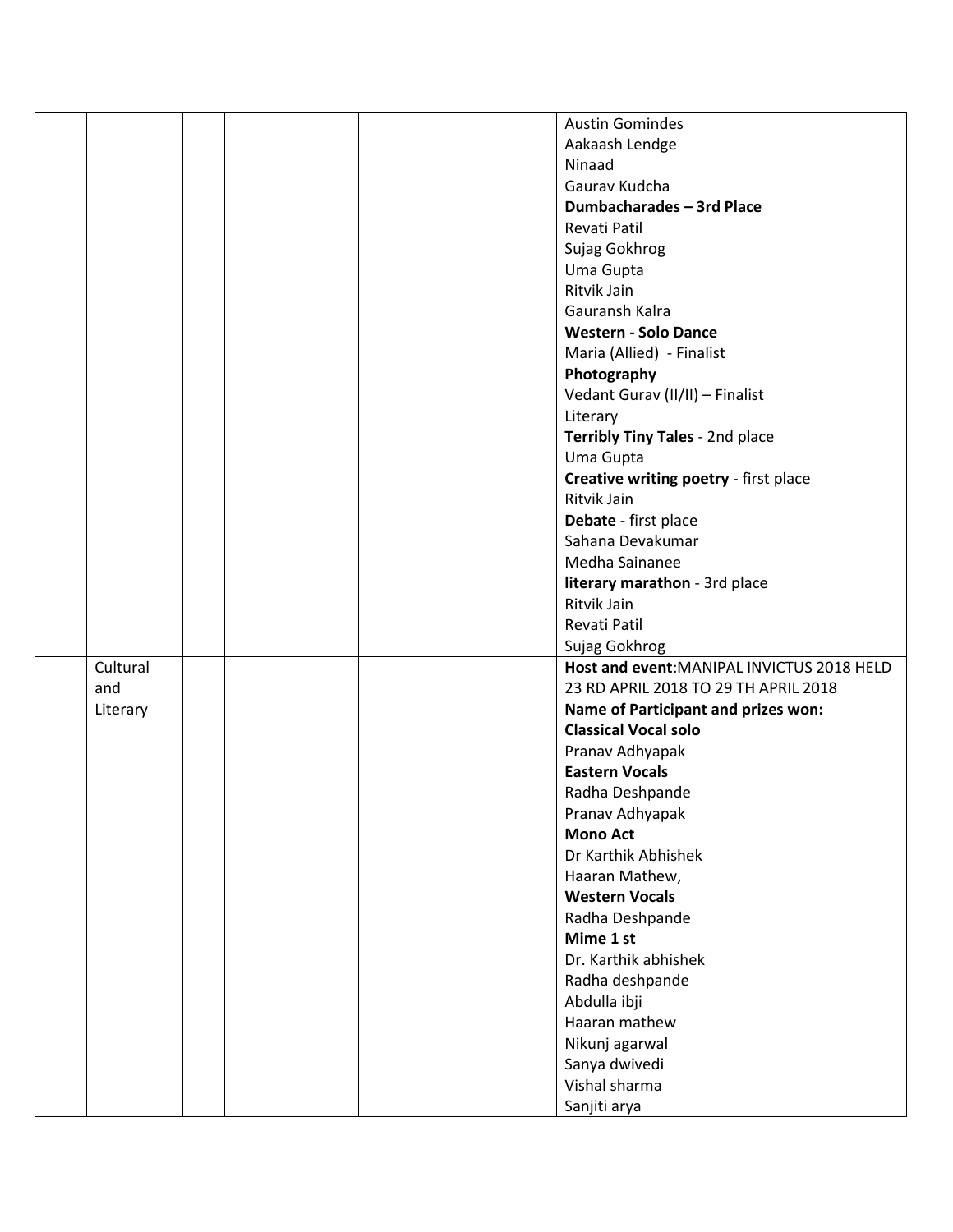|          |                         | Soojag gokhroo                                 |
|----------|-------------------------|------------------------------------------------|
|          |                         | Gauransh kalra                                 |
|          |                         | Sanath patil                                   |
|          |                         | Pass the remote 2 nd                           |
|          |                         | Dr. Karthik abhishek                           |
|          |                         | Sanya dwivedi                                  |
|          |                         |                                                |
|          |                         | Vishal sharma                                  |
|          |                         | Gauransh kalra                                 |
|          |                         | Mad ads 3 rd                                   |
|          |                         | Dr. Karthik abhishek                           |
|          |                         | Radha deshpande                                |
|          |                         | Abdulla ibji                                   |
|          |                         | Haaran mathew                                  |
|          |                         | Nikunj agarwal                                 |
|          |                         | Sanya dwivedi                                  |
|          |                         | Vishal sharma                                  |
|          |                         | Sanjiti arya                                   |
|          |                         | Soojag gokhroo                                 |
|          |                         | Gauransh kalra                                 |
|          |                         |                                                |
|          |                         | Eastern dance solo 2 nd                        |
|          |                         | Medha sainanee                                 |
|          |                         | Street play 1 st                               |
|          |                         | Dr. Karthik abhishek                           |
|          |                         | Radha deshpande                                |
|          |                         | Abdulla ibji                                   |
|          |                         | Haaran mathew                                  |
|          |                         | Nikunj agarwal                                 |
|          |                         | Sanya dwivedi                                  |
|          |                         | Vishal sharma                                  |
|          |                         | Sanjiti arya                                   |
|          |                         | Soojag gokhroo                                 |
|          |                         | Gauransh kalra                                 |
|          |                         | Sanath patil                                   |
|          |                         |                                                |
|          |                         | Pranav adhyapak                                |
|          |                         | <b>Fashion Show - 3rd place</b>                |
|          |                         | Medha Sainanee                                 |
| Sports   | Badminton               | Host and Event: AFMC SILHOUTTES                |
|          | Swimming                | Name of Participant and prizes won:            |
|          |                         | Aditi G, Runner up - Badminton women's         |
|          |                         | singles                                        |
|          |                         | Krishna P, Runner up - Swimming free style 200 |
|          |                         | mts                                            |
|          |                         | Krishna P, Bronze medal - Swimming free style  |
|          |                         | 50 mts                                         |
| Literary | Debate                  | Host and Event: Tantra - Srujan Govindram      |
|          | Power point             | Seksasia science College from 1.3.2018 to      |
|          | presentation            | 3.3.2018                                       |
|          | <b>Organic Painting</b> |                                                |
|          |                         |                                                |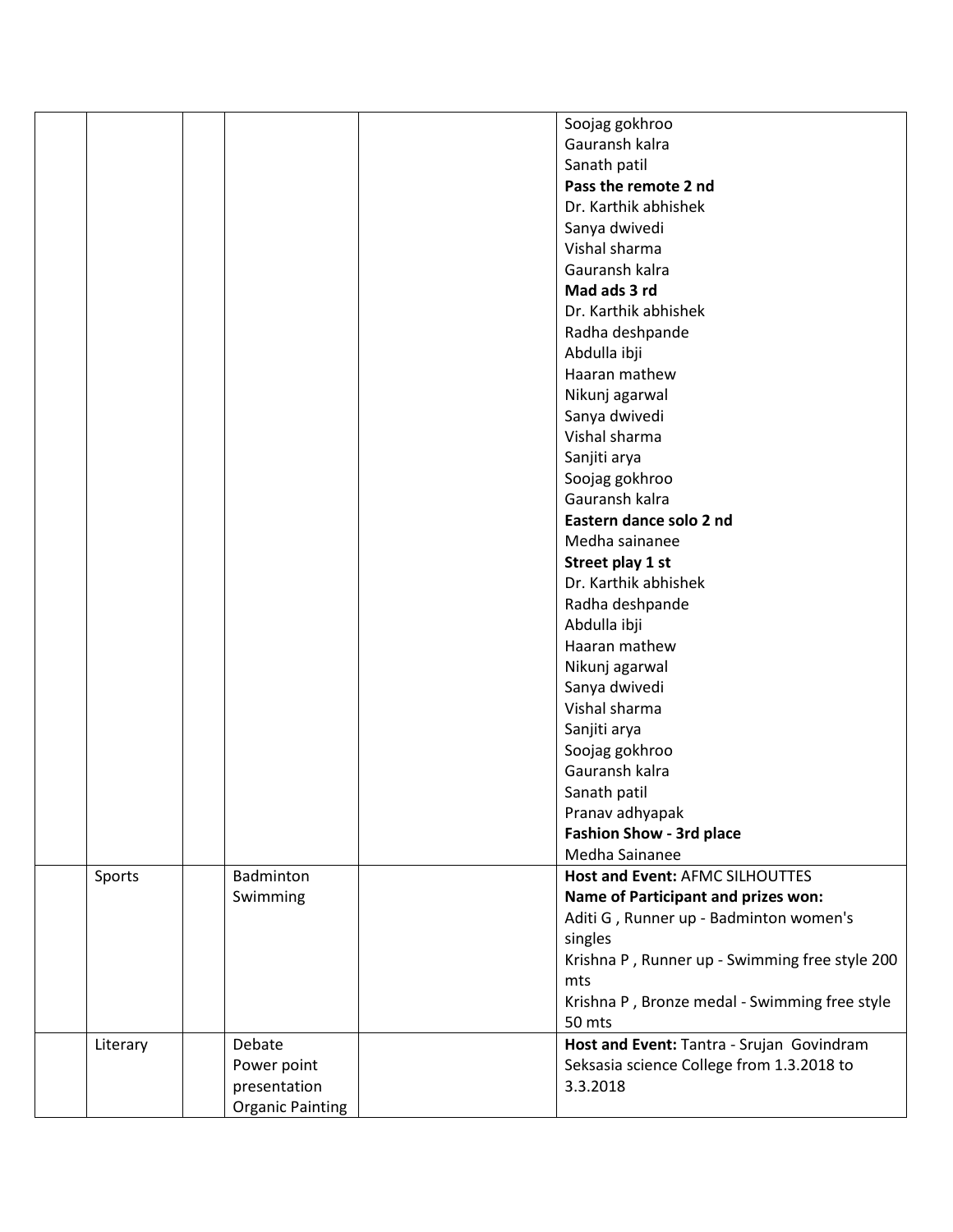|          |              | Name of Participant and prizes won:               |
|----------|--------------|---------------------------------------------------|
|          |              | <b>General Champinship</b>                        |
|          |              | Debate - first place                              |
|          |              | Medha Sainanee                                    |
|          |              | Azra Sufiyan                                      |
|          |              | Power Point Presentation - first place            |
|          |              | Sakshin Belgavi                                   |
|          |              | Revati Patil                                      |
|          |              | Organic painting - third place                    |
|          |              | Bazela Bagwan                                     |
|          | Elocution    | Host and Event: Hindi Prachar Sabha conducted     |
|          |              | Elocution in which                                |
|          |              |                                                   |
|          |              | Name of participant and Prize won: Neha Patil     |
|          |              | 3rd place                                         |
| Academic | Quiz         | Host and Event: NATIONAL LEVEL QUIZ ON            |
|          |              | PARACLINICAL SUBJECTS SMART 2018 AT D.Y           |
|          |              | PATIL MEDICAL COLLEGE, KOLHAPUR ON 7 th           |
|          |              | September 2018                                    |
|          |              | Name of Participant and prizes won:               |
|          |              | $1st$ place was won by                            |
|          |              | <b>SAKSHI SHAH</b>                                |
|          |              | YOGESHREE PRADHAN                                 |
|          |              | YASHA KIRAN                                       |
|          |              | <b>BALASUBRAMANIAN R</b>                          |
|          | Case         | Host and event: Asclepius- National level UG      |
|          | presentation | conference conducted by JSS college Mysuru        |
|          |              | on 9th, 10th and 11th of October 2018             |
|          |              | Name of Participant and prizes won:               |
|          |              | 1st prize for oral case presentation              |
|          |              | Neha Patil                                        |
| Literary | Declamation  | <b>Host and Event: National Level Declamation</b> |
|          |              | Competition                                       |
|          |              | Name of Participant and prizes won:               |
|          |              | Pranav Adhyapak won 3rd place                     |
|          |              |                                                   |
|          |              |                                                   |
|          |              |                                                   |
| Academic | Poster       | Host and Event: Adrenaline Medical Conference     |
|          | Presentation | - NHL Municipal Medical College                   |
|          |              | Name of Participant and prizes won:               |
|          |              | Mr. Balasubramanian- 3rd place in UG Poster       |
|          |              | Presentation                                      |
|          | Case         | Host and Event Under Graduate Medical             |
|          | presentation | <b>Student's Conference JIPMER</b>                |
|          |              | Name of Participant and prizes won:               |
|          |              | First place in Best Case                          |
|          |              | Sudharani Dharwad                                 |
|          |              |                                                   |
|          |              | Suyasha Narayan                                   |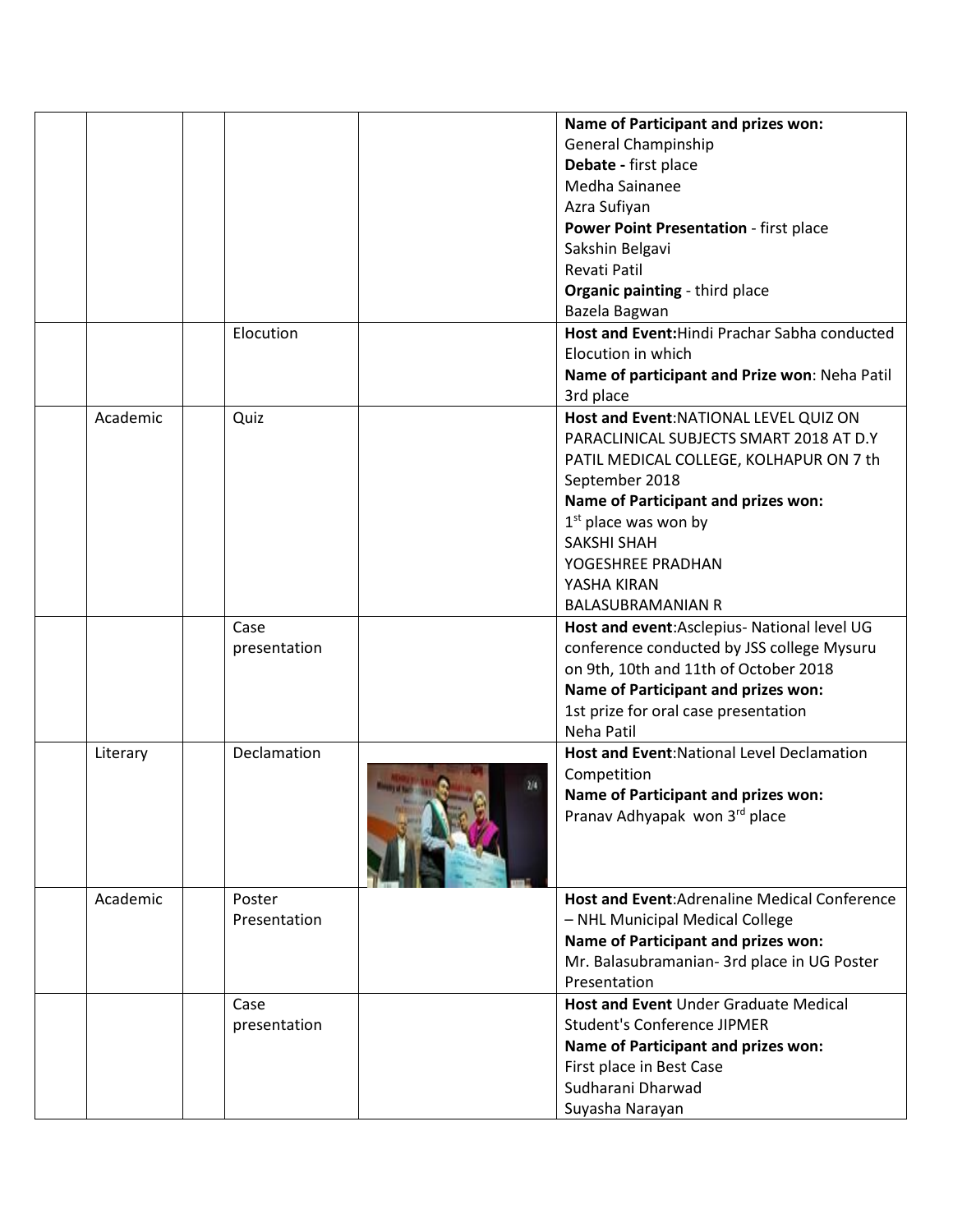|               |                                    | Uday Ganeshwala                               |
|---------------|------------------------------------|-----------------------------------------------|
|               | Poster                             | Host and Event GOMECON, Goa conducted UG      |
|               | Presentation                       | Conference                                    |
|               |                                    | Name of Participant and prizes won:           |
|               |                                    | First prize in Research Poster Presentation   |
|               |                                    | <b>Abhishek Gogate</b>                        |
|               |                                    | First prize in Theme Poster Presentation      |
|               |                                    | Rashmika Schnelle                             |
|               |                                    | Arpita KL                                     |
|               | Case                               | Host and Event Lady Hardinge Medical College  |
|               | Presentation                       | - Conventus                                   |
|               |                                    | Name of Participant and prizes won:           |
|               |                                    | Second prize in Case Presentation - Tanya     |
|               |                                    | Sehgal                                        |
|               | Paper                              | Host and Event Gandhi Medical College - Aegis |
|               | Presenation                        | Name of Participant and prizes won:           |
|               |                                    | Second prize in paper presentation - G Sai    |
|               |                                    | Gayathri                                      |
|               | Quiz                               | Host and Event IADVL Zonal Quiz for           |
|               |                                    | Undergraduates                                |
|               |                                    | Name of Participant and prizes won:           |
|               |                                    | Second place                                  |
|               |                                    | G Sai Gayathri                                |
|               |                                    | A Priyanka Reddy                              |
|               | Quiz                               | Host and Event IADVL State Quiz for           |
|               |                                    | Undergraduates                                |
|               |                                    | Name of Participant and prizes won:           |
|               |                                    | Second place                                  |
|               |                                    | G Sai Gayathri                                |
|               |                                    | A Priyanka Reddy                              |
|               | HUMBO Championship was won by JNMC |                                               |
| <b>SPORTS</b> |                                    | <b>Host And Event-KAHER</b>                   |
|               |                                    | <b>Prizes won</b>                             |
|               |                                    | Inter KLE conducted by KAHER.                 |
|               |                                    | Lawn Tennis<br>Men<br>1st                     |
|               |                                    | Women1st<br>Lawn Tennis                       |
|               |                                    | Women2nd<br>Badminton                         |
|               |                                    | Badminton<br>Men<br>1st                       |
|               |                                    | <b>Basketball Men 1st</b>                     |
|               |                                    | Basketball<br>Women1st                        |
|               |                                    | Volleyball<br>Men<br>2nd                      |
|               |                                    | Swimming - 4x25mts relay Men1st               |
|               |                                    | Swimming - 4x25mts relay Women 2nd            |
|               |                                    | Athletic 4x100mts relay Men-3nd               |
|               |                                    |                                               |
|               |                                    | Athletic 4x400mts relay Men-3rd               |
|               |                                    | Athletic 4x100mts relay Women-3rd             |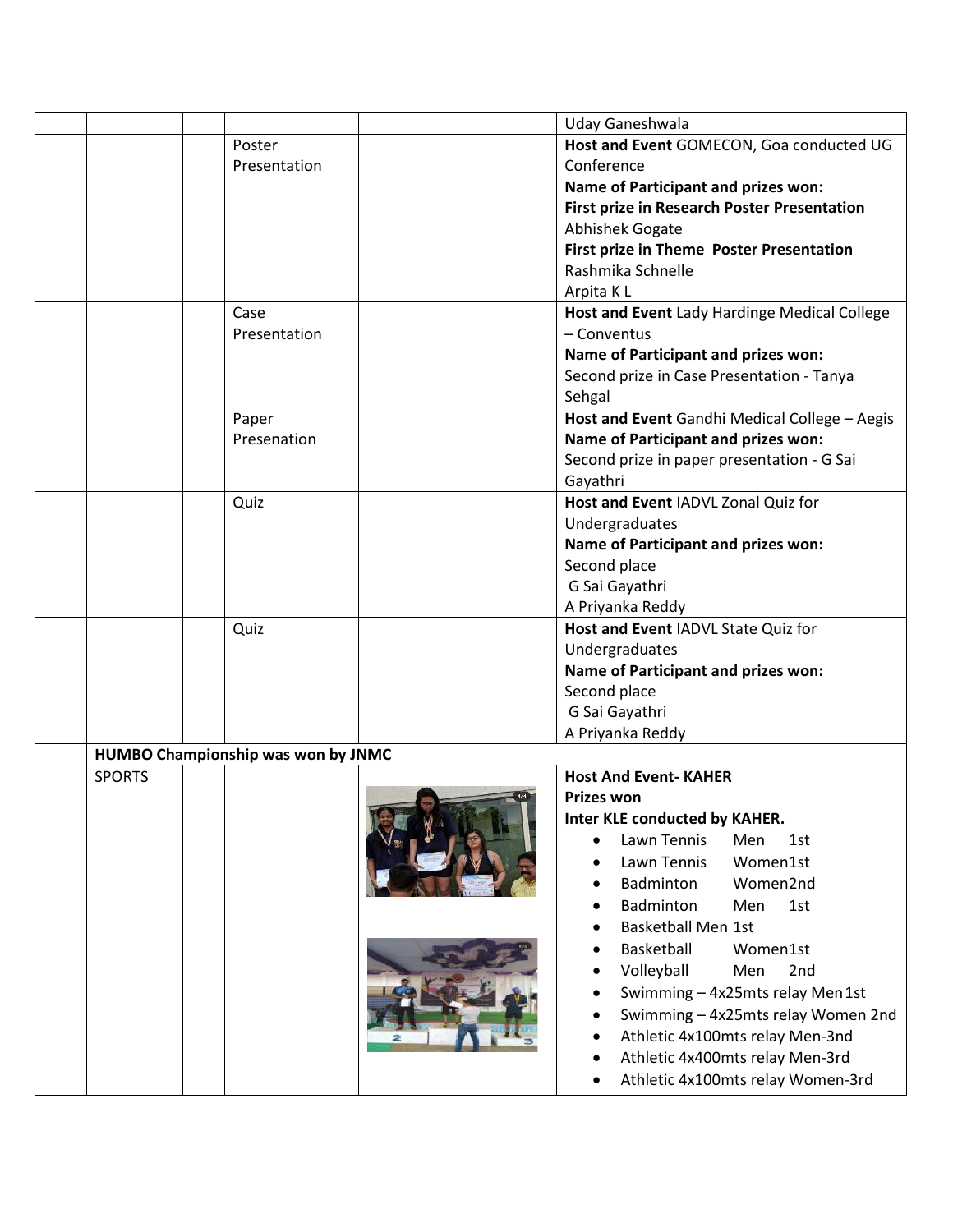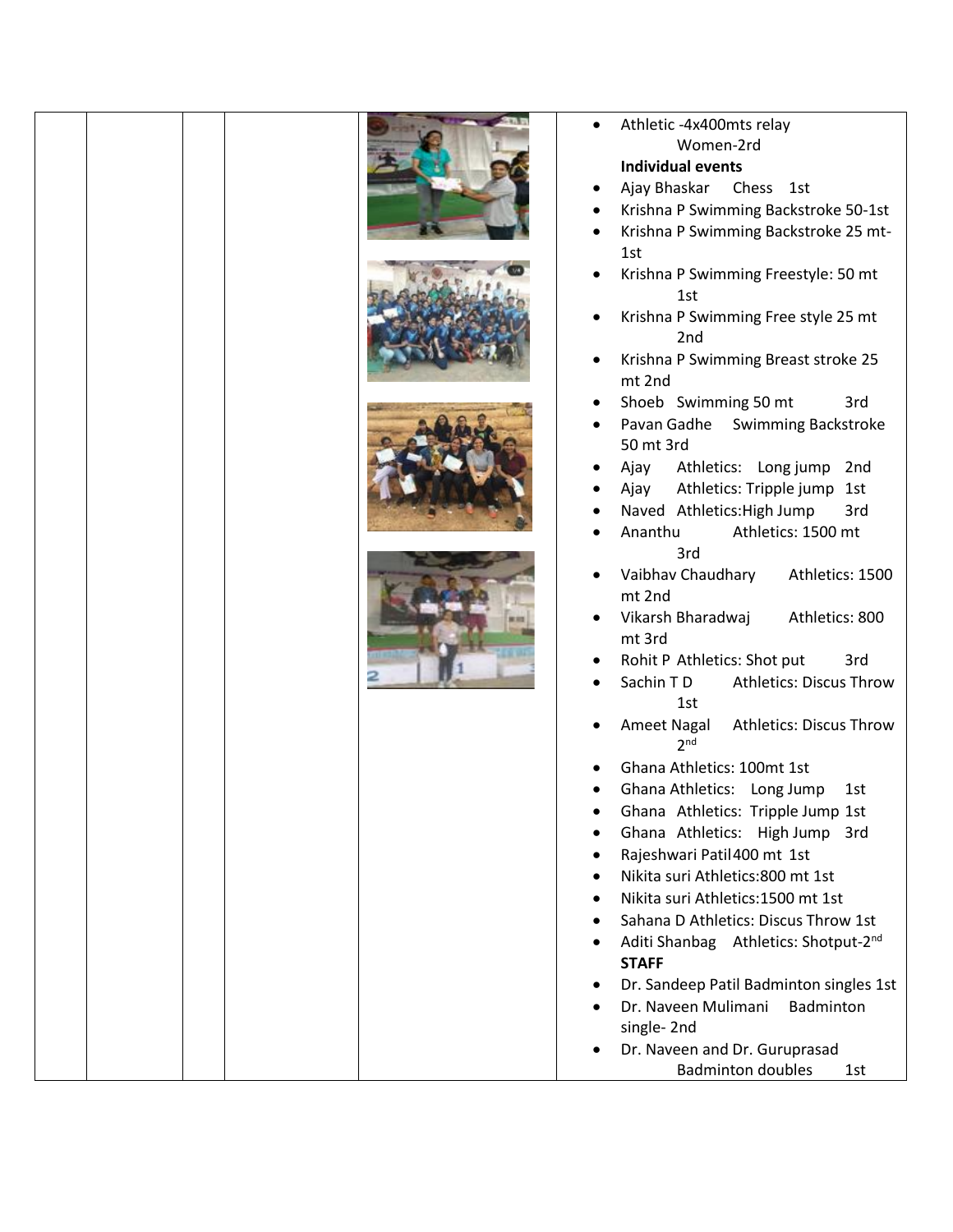|               |  |                                                 | Dr. Sandeep and Dr. Ashwin Badminton<br>٠                |
|---------------|--|-------------------------------------------------|----------------------------------------------------------|
|               |  |                                                 | doubles2nd                                               |
|               |  |                                                 | Dr. Jayprakash A Table tennis singles<br>1st             |
|               |  |                                                 | Dr. Jayprakash and Dr. Guruprasad                        |
|               |  |                                                 | Table tennis doubles<br>1st                              |
|               |  |                                                 | Dr. Adarsh and Dr. Puneeth Table                         |
|               |  |                                                 | tennis doubles 2nd                                       |
|               |  |                                                 |                                                          |
|               |  | TRINITY 2018 OVER ALL CHAMPION SHIP WON BY JNMC |                                                          |
| <b>SPORTS</b> |  |                                                 | Host and Event-KAHER, Pharmacy College                   |
|               |  |                                                 | <b>Trinity Sports-</b>                                   |
|               |  |                                                 | Bijay Sharma<br><b>Badminton Mens</b><br>$\bullet$       |
|               |  |                                                 | Singles 2nd                                              |
|               |  |                                                 | Bijay S and Aum Swaroop Badminton<br>Men's Doubles-2nd   |
|               |  |                                                 | Aditi Gaonkar Badminton Women's                          |
|               |  |                                                 | Singles -2nd                                             |
|               |  |                                                 | Aditi and Shivani Badminton women's                      |
|               |  |                                                 | Doubles-3rd                                              |
|               |  |                                                 | Bijay and Aditi G Badminton Mixed<br>doubles1st          |
|               |  |                                                 | Aum and Shivani Badminton Mixed                          |
|               |  |                                                 | doubles 3rd                                              |
|               |  |                                                 | Shubham G and Aviral J Table tennis<br>men's doubles 2nd |
|               |  |                                                 | Itish and Balasubramanyan Table tennis                   |
|               |  |                                                 | men's doubles 3rd                                        |
|               |  |                                                 | Aviral and Tejasvi Table tennis mixed<br>doubles3rd      |
|               |  |                                                 | Vrinda Goel Triathlon women's 1st                        |
|               |  |                                                 | Vrinda Goel Swimming women's 50 mt                       |
|               |  |                                                 | Freestyle 2nd                                            |
|               |  |                                                 | Krishna P Swimming men's 50 mt<br>backstroke 2nd         |
|               |  |                                                 | Krishna P Swimming men's 50 mt                           |
|               |  |                                                 | breast stroke 3rd                                        |
|               |  |                                                 | Sakshi Ahuja Swimming men's 50 mt                        |
|               |  |                                                 | Breaststroke 3rd                                         |
|               |  |                                                 | Vaibhav Chaudhary Marathon (Men's)-                      |
|               |  |                                                 | 3rd<br>Nikita Suri Marathon (Women's)-1st                |
|               |  |                                                 | (Open)                                                   |
|               |  |                                                 | Shweta Bhat Marathon (Women's)-3rd                       |
|               |  |                                                 | (Registered)                                             |
|               |  |                                                 | <b>TEAM</b>                                              |
|               |  |                                                 | Basketball<br>Men<br>2nd                                 |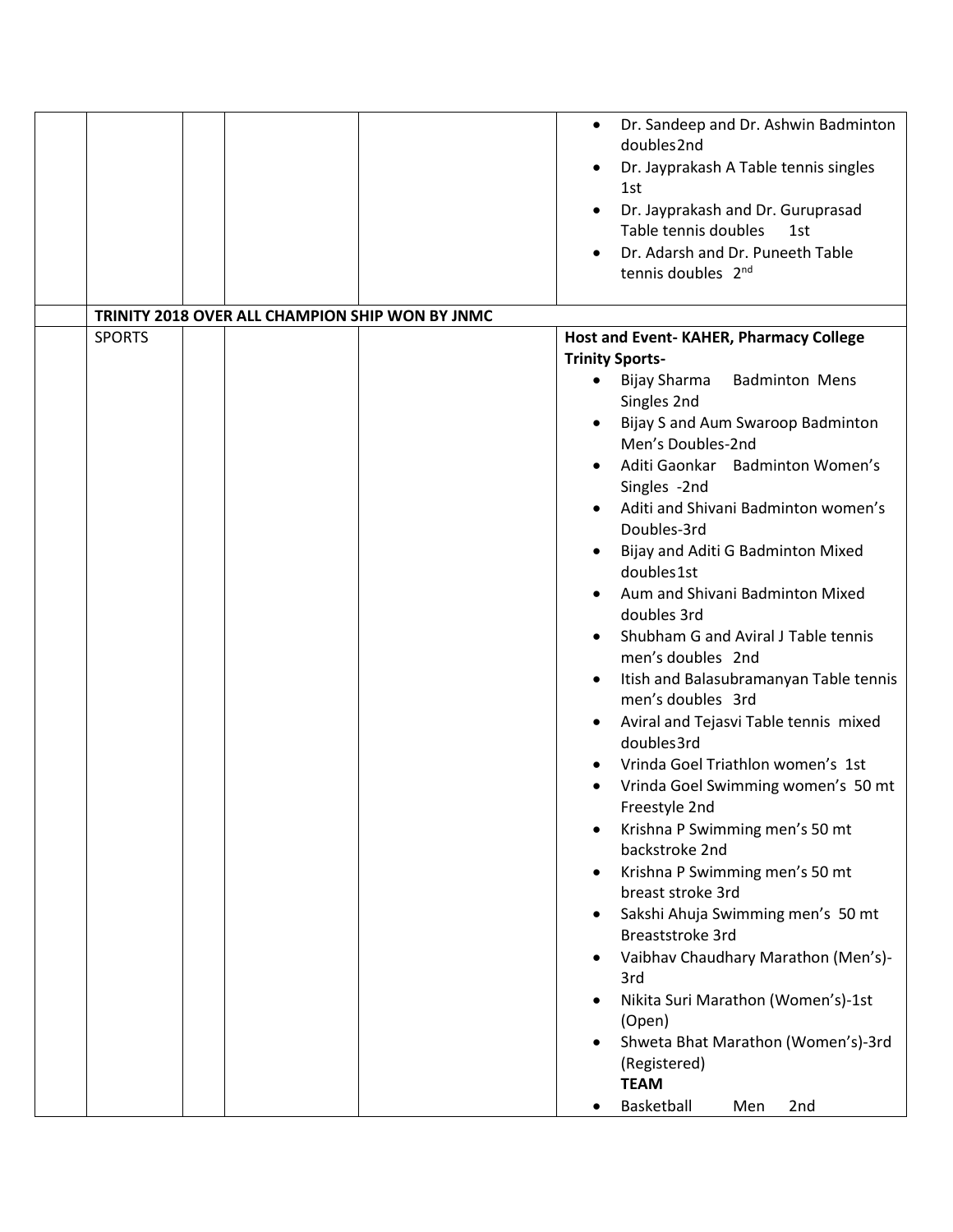|          |  | Basketball<br>Women2nd                         |
|----------|--|------------------------------------------------|
|          |  | Street Cricket Men<br>2 <sub>nd</sub>          |
|          |  | Swimming 4 x 50 mt relay Men 1st               |
|          |  | Swimming 4 x 50 mt relay Women's               |
|          |  | 2nd                                            |
|          |  | Tug Of war Women's-1st                         |
| Cultural |  | <b>Trinity-cultural</b>                        |
|          |  | Nukkad natak-1st                               |
|          |  | Saniya, Sanath, Abdulla, Ananya, Gauransh,     |
|          |  | Haaran, Haripriya, Sujag                       |
|          |  | <b>Solo Western singing</b>                    |
|          |  | Meryll George-2nd                              |
|          |  | Radha Deshpande                                |
|          |  | Carnival                                       |
|          |  | Students of II/I st phase 1st place            |
|          |  | Battle of bands-2nd                            |
|          |  | Pranav Adhyapak, Radha Deshpande, Spandana     |
|          |  | Palishetti, Vaibhav Verma,                     |
|          |  | Sujag, Arpit, Ritvik, Ninad                    |
|          |  | <b>Classical solo singing</b>                  |
|          |  | V.M.S.Vaishnavi 2nd place                      |
|          |  | Sufi and Qawaali - 2nd                         |
|          |  | Pranav Adhyapak, V.M.S.Vaishnavi, Spandana     |
|          |  | Palishetti, Meryll, Revati, Uma, Niranjana,    |
|          |  | Avantika, Shruthi, Ritvik, Sujag, Arpit        |
|          |  | Creative Dance-2 <sup>nd</sup> place           |
|          |  | Vidhi, Uma, Ritvik, Vaishnavi Kaza, Nikitha,   |
|          |  | Sneha, Tejaswi, Sankeerti, Akankshya, Karthik, |
|          |  | Naved Akhthar                                  |
|          |  | <b>Mono Act</b>                                |
|          |  | Haaran S Matthew<br>1st place                  |
|          |  | Western group dance- 1st                       |
|          |  | Sahana, Seetha, Sushmitha, Sankeerti, Devhuti, |
|          |  | Pawan, Kshitija, Mouneesh, Jibin, sneha, Jana  |
|          |  | <b>Comedy skit</b>                             |
|          |  | Masque theatre society 2nd prize               |
|          |  |                                                |
|          |  | Mr.Trinity                                     |
|          |  | Pranav Adhyapak                                |
|          |  | <b>Ms.Trinity</b>                              |
|          |  | Radha Deshpande                                |
|          |  |                                                |
|          |  |                                                |
| Literary |  | <b>Trinity literary</b>                        |
|          |  | <b>Debate</b>                                  |
|          |  | Sahana Devkumar (III/I) Best speaker           |